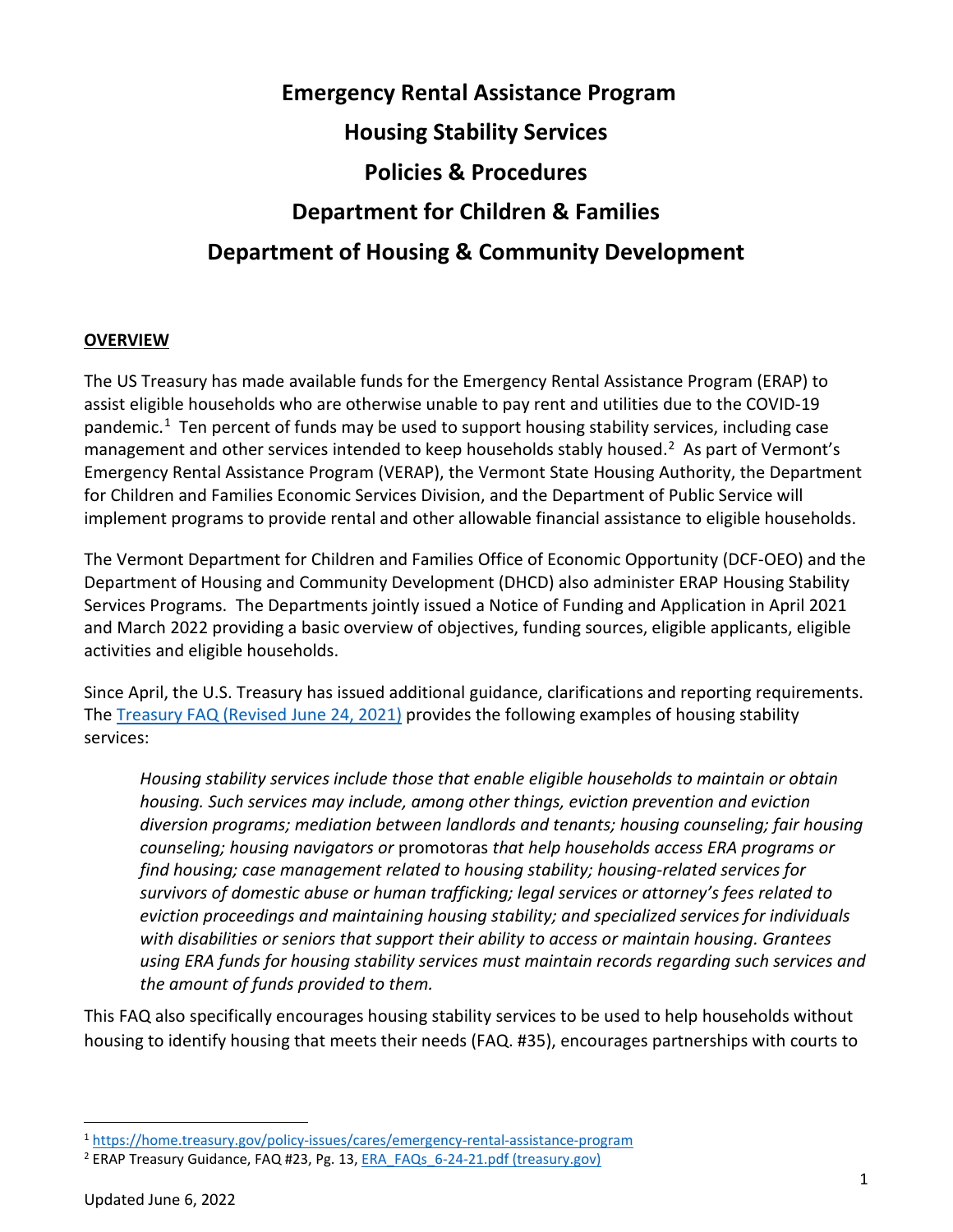prevent eviction and deploy housing stability services to assist households facing evictions (FAQ. #36) and promote cultural and linguistic access through housing stability services (FAQ. #37).

This document provides supplemental information and outlines policies and procedures for the delivery of Housing Stability Services.

Funds are being made available as part of the Emergency Rental Assistance Program, CFDA 21.023, and the Emergency Rental Assistance Program 2, CFDA 21.023. The Emergency Rental Assistance Program was established under the Consolidated Appropriations Act, 2021 (Pub. L. No. 116-260). All funds will be subject to requirements set forth by the U.S. Treasury. Funds under ERA 1 expire on September 30, 2022,<sup>[3](#page-1-0)</sup> pursuant to statute. The Emergency Rental Assistance Program 2 was established under the American Rescue Plan Act of 2021 (Pub. L. No. 117-2). Funds expire on September 30, 2025. All funds will be subject to requirements set forth by the U.S. Treasury.

- Emergency Rental Assistance Program [Statutory provisions](https://home.treasury.gov/system/files/136/Excerpt_Section-501_PL-115-260.pdf)
- Emergency Rental Assistance Program 2 [Statutory provisions](https://home.treasury.gov/system/files/136/era-2-program-statute-section-3201.pdf)
- [FAQ regarding the Emergency Rental Assistance Program](https://home.treasury.gov/system/files/136/ERA-FAQ-8-25-2021.pdf) (published 8/25/2021)

# **HOUSING STABILITY SERVICES ACTIVITIES**

Housing Stability Services activities include the following:

- **1) Outreach** to targeted communities to ensure information about the VT Emergency Rental Assistance Program (VERAP) is getting to eligible households.
- **2) Application Assistance** to households to complete the VERAP application and recertification process.
- **3) Housing Navigation Services[4](#page-1-1)** to provide logistical and housing support to households.
	- $\circ$  Identify housing barriers, needs/preferences, and explore resources and opportunities within a household's natural support network;
	- $\circ$  Work to address barriers to project/housing admissions (e.g., criminal record, credit report, utility arrears, unfavorable references);
	- o Develop an action plan for locating housing, and support housing search and placement;
	- o Provide outreach and negotiate with landlords;
	- o Work closely with housing providers regarding eligibility documentation and verification;
	- o Follow-up on referrals to housing to support enrollment;
	- $\circ$  Assist with submitting rental/housing applications and understanding leases;
	- $\circ$  Ensure the living environment is safe and ready for move-in (facilitate inspections);
	- $\circ$  Support compliance with fair market rent and rent reasonableness, if applicable;
	- o Assist in arranging for/supporting move (set up utilities, moving arrangements, *etc.*);
	- $\circ$  Find resources to support move-in (security deposit, moving costs, furnishings, costs to support home-sharing, other one-time costs);
	- $\circ$  Provide education and training on the role, rights, and responsibilities of the tenant and landlord;

<span id="page-1-0"></span><sup>3</sup> Grantee Award Terms ERA1, Pg. 2[, Emergency-rental-assistance-terms-FINAL.pdf \(treasury.gov\)](https://home.treasury.gov/system/files/136/Emergency-rental-assistance-terms-FINAL.pdf)

<span id="page-1-1"></span><sup>4</sup> DCF definition of Housing Navigation Services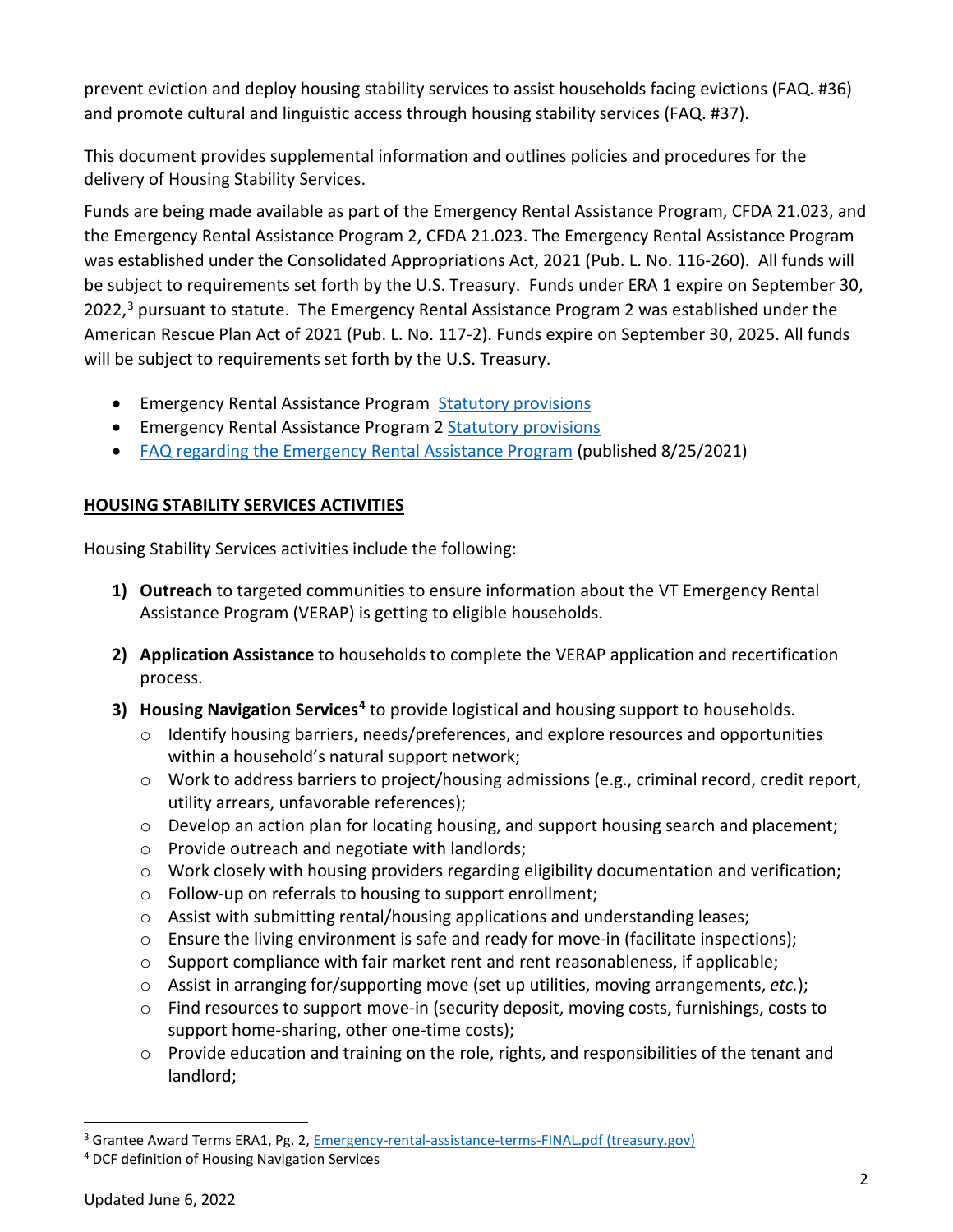- $\circ$  Develop a housing support crisis plan that includes early prevention/intervention when housing is jeopardized; and
- o Identify other service needs/ongoing retention support needs and connect client to mainstream services and benefits.
- 4) **Housing Retention Services[5](#page-2-0)** to provide ongoing, individualized support and coordination for households once stabilized in permanent housing.
	- $\circ$  Provide early identification and intervention for behaviors that may jeopardize housing, such as late rental payment and other lease violations;
	- o Coach on developing and maintaining key relationships with landlords/property managers with a goal of fostering successful tenancy;
	- $\circ$  Assist in resolving disputes with landlords and/or neighbors to reduce risk of eviction or other adverse action;
	- o Advocate and link with community resources to prevent eviction when housing is, or may potentially become jeopardized;
	- o Assist with the housing recertification process;
	- o Coordinate with the tenant to review, update and modify their housing support and crisis plan on a regular basis to reflect current needs and address existing or recurring housing retention barriers;
	- o Continue training in being a good tenant and lease compliance, including ongoing support with activities related to household management; and,
	- o Connect the household to mainstream services and benefits.
- 5) **Landlord Outreach & Education** through projects that serve a regional, or otherwise defined community, and are dedicated to ensuring landlords are aware of ERAP resources and assist landlords through the application process.
- 6) **Landlord-Tenant Mediation** is formal mediation services available to landlords and tenants to resolve conflicts and avoid evictions.
- 7) **Legal Services** to resolve legal problems related to obtaining/maintaining permanent housing.
- 8) **Credit repair/Money Management** services related to obtaining/maintaining permanent housing.

# 9) **Other Innovative Services**

In some cases, a household may only receive one type of service; in other cases, a household may receive many types of services.

<span id="page-2-0"></span><sup>5</sup> DCF definition of Housing Retention Services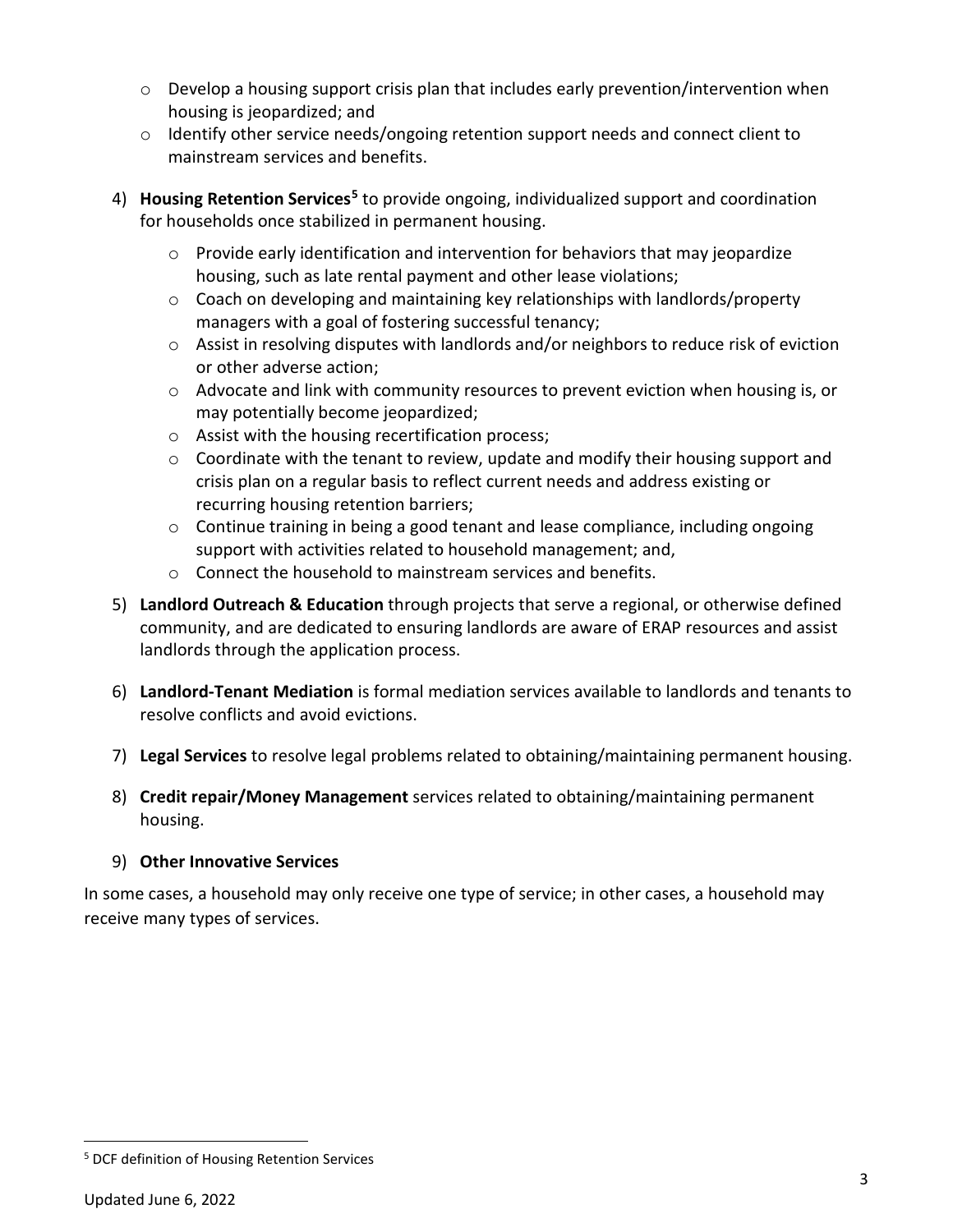#### **ELIGIBLE HOUSEHOLDS**

Households eligible for ERAP have or will have a rental obligation, and one or more individuals in the household:

- Has qualified for unemployment benefits or experienced a reduction in household income, incurred significant costs, or experienced other financial hardship due, directly or indirectly, to the COVID-19 outbreak;
- Can demonstrate a risk of experiencing homelessness or housing instability; and
- Has a household income at or below 80% of area median income.

Housing Stability Services administered by DCF-OEO and DHCD are part of Vermont's Emergency Rental Assistance Program.

#### **ELIGIBILITY DETERMINATION**

ERAP Housing Stability Service Agencies are required to determine and document eligibility for households receiving services as outlined below.

| <b>Type of Activity</b>                                            | <b>Eligibility Determination</b>                                                                                                                                              |  |  |  |  |
|--------------------------------------------------------------------|-------------------------------------------------------------------------------------------------------------------------------------------------------------------------------|--|--|--|--|
| Outreach                                                           | When this is the only or initial service provided, no<br>additional eligibility determination is required. It is<br>assumed that the household eligibility determination will |  |  |  |  |
| Application and Recertification Assistance                         | occur during the ERA application process for financial<br>assistance.                                                                                                         |  |  |  |  |
| Landlord Outreach, Education, and<br><b>Application Assistance</b> | When this is the only or initial service provided, no<br>additional eligibility determination is required.                                                                    |  |  |  |  |
| <b>Landlord-Tenant Mediation Services</b>                          |                                                                                                                                                                               |  |  |  |  |
| <b>Housing Navigation Services</b>                                 | Housing Stability Service Providers are required to<br>determine and document eligibility for ERAP Housing                                                                    |  |  |  |  |
| <b>Housing Retention Services</b>                                  | Stability Services (see Appendices 1 and 2). These<br>households are then considered <i>enrolled</i> in ERAP<br>Housing Stability Services.                                   |  |  |  |  |
| Legal Services                                                     |                                                                                                                                                                               |  |  |  |  |
| Credit Repair/Money Management                                     |                                                                                                                                                                               |  |  |  |  |
| <b>Other Innovative Services</b>                                   | DCF-OEO and DHCD will work with Innovative Services<br>Providers on a case by case basis to decide how best to<br>determine and document eligibility.                         |  |  |  |  |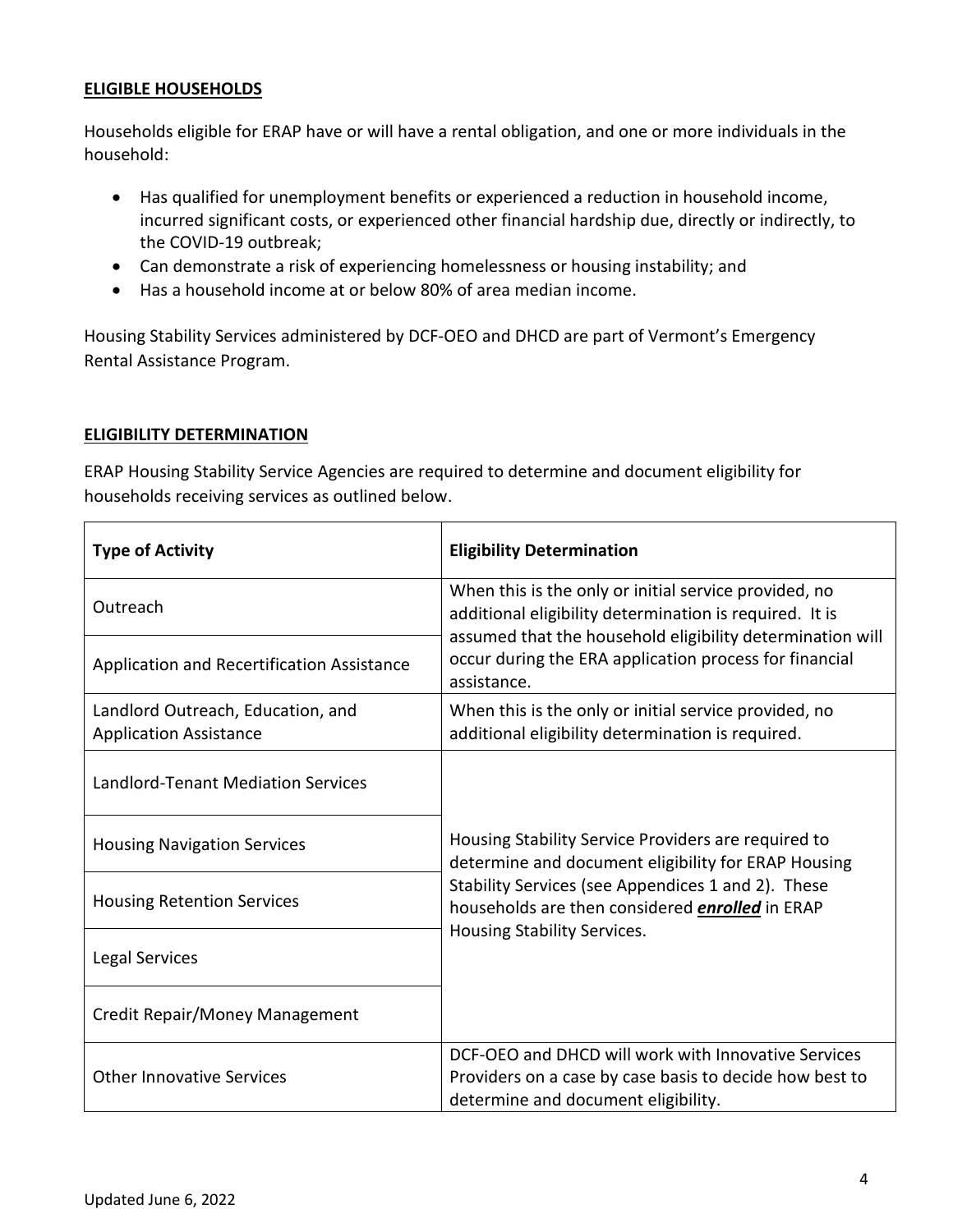# **REPORTING & PERFORMANCE MEASUREMENT**

All Housing Stability Services Providers will report on households served during the reporting period, including demographic data for enrolled households and performance measures, including a narrative, tailored to the activities provided under their grant or contract with DHCD and DCF. Reports are due quarterly and require deduplicated totals for the program period to date for each submission.

# Total Served

- Total # of unique/unduplicated households served during the reporting period
	- o #/% of households experiencing homelessness
- Demographic data for unique/unduplicated households (primary applicant) served during the reporting period (enrolled households only)
	- o Primary Applicant Gender
	- o Primary Applicant Race
	- o Primary Applicant Ethnicity
	- o Income Category of Household
		- < 30% of HUD area median income (AMI)
		- $\sim$  >= 30% HUD AMI and <= 50% HUD AMI
		- $\sim$  >50% HUD AMI and <= 80% HUD AMI

#### Outreach

- Type of outreach service, and # of efforts
- # of households reached

# Application Assistance

- # of households assisted
- # of landlords assisted

#### Housing Navigation Services

- # of households served
	- o #/% of households experiencing homelessness
- #/% households rehoused

# Housing Retention Services

- # of households served
	- o #/% of households experiencing homelessness prior to being housed
- #/% households who maintained housing

# Landlord Outreach and Education

- # of landlords contacted
- # of unique contacts with landlords (email, phone, face-to-face)

# Landlord-Tenant Mediation

• # of inquiries received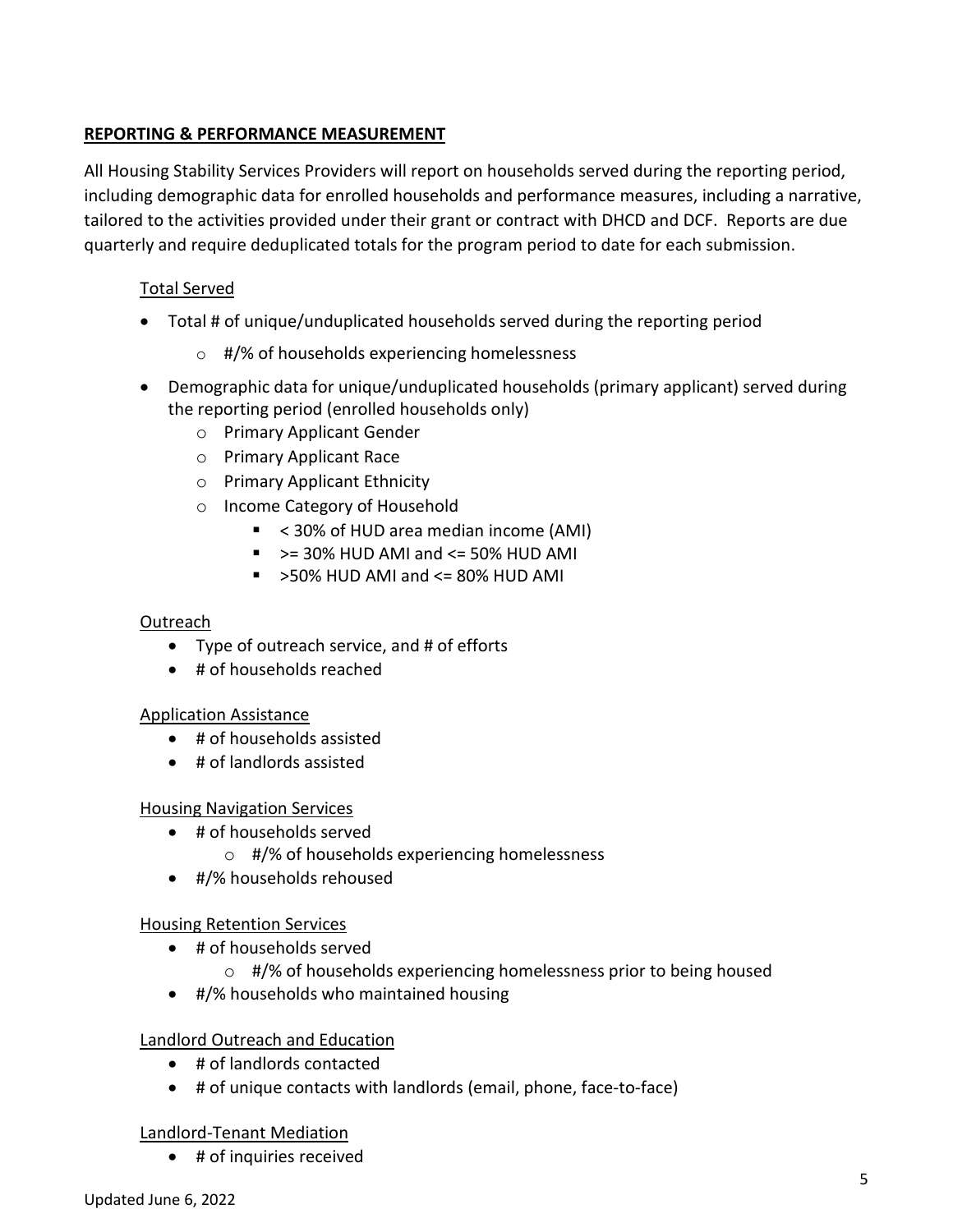- # of applications received
	- $\circ$  #/% of applications referred to mediator
	- o #/% of mediations completed

#### Legal Services

- # of residential eviction cases filed in court
	- o #/% receiving outreach (call, text, letter)
- # of households served by initial legal consultation (not enrolled)
- # of households provided legal representation (enrolled in legal services)
	- $\circ$  # of cases
		- #/% cases in which tenant defeated or succesfully compromised claim for immediate possesion at the time the case closed with provider
		- #/% cases in which tenant defeated, reduced, or compromised landlord's claim for rent at the time case closed with provider

# Credit Repair/Money Management

- # of households served
	- o #/% of households experiencing homelessness

\*Performance measures for Other Innovative Services will be developed as necessary.

#### **RECORDKEEPING**

Housing Stability Service Providers are required to maintain information about eligibility and services provided for a minimum of (5) five years after the Emergency Rental Assistance Program ends and all funds are expended.

#### **AGENCY POLICIES**

Housing Stability Service Providers are required to adhere to expectations identified in the grant agreements, including Attachment C: Standard State Provisions for Contacts and Grants and Attachment F: Agency of Human Services' Customary Contract/Grant Provisions. Providers may leverage existing agency policies to meet these requirements. During the course of Programmatic Monitoring, Housing Stability Services Providers may be asked to provide policies addressing these requirements. This may include, but is not limited to, policies addressing:

- 1) Confidentiality
- 2) Involuntary Termination of Services, including a Grievance/Appeals Process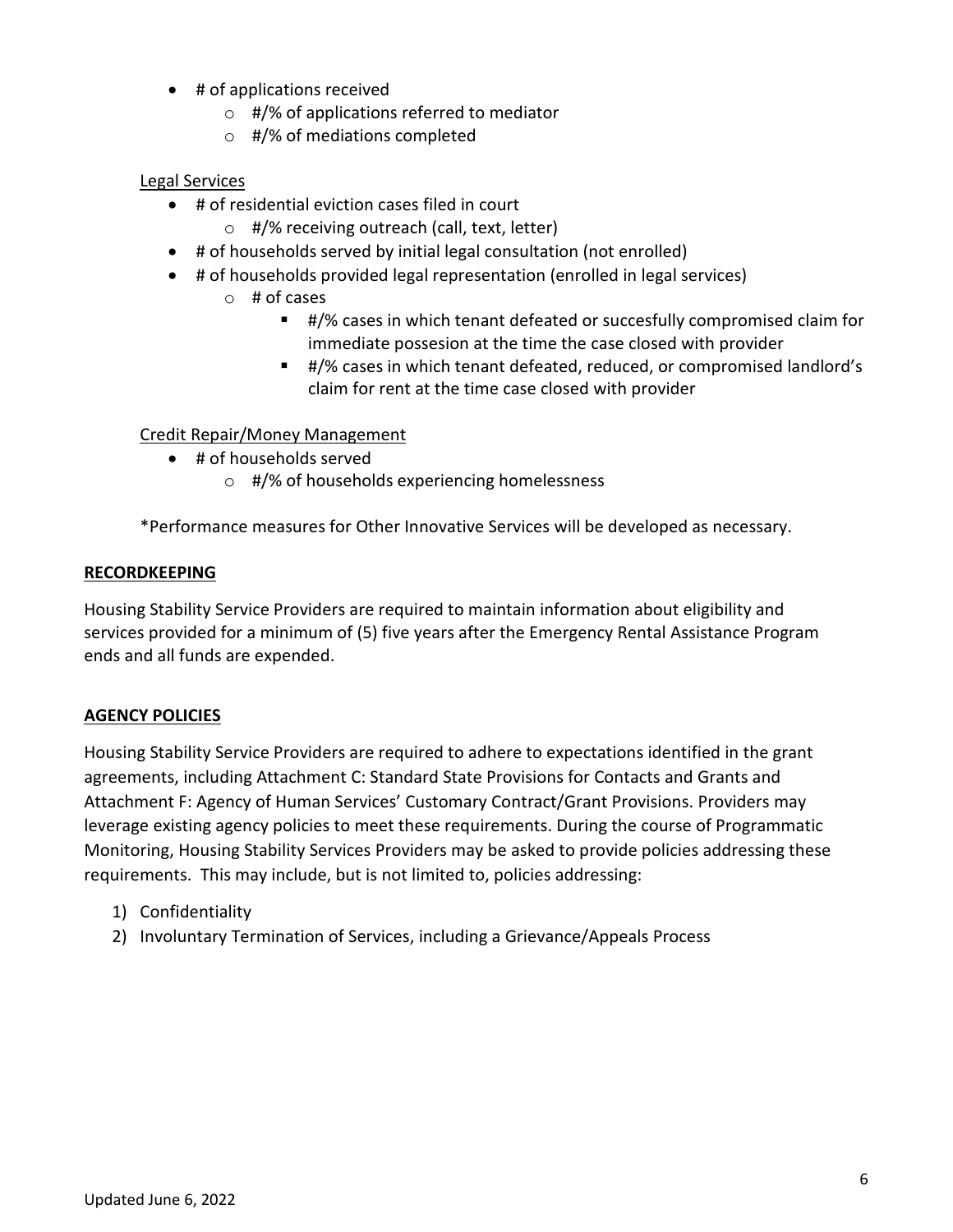#### **APPENDIX 1: ELIGIBILITY DETERMINATION FORM FOR ERAP HOUSING STABILITY SERVICES**

| <b>Household Members (Please list all)</b> | <b>Relationship to Applicant</b> |
|--------------------------------------------|----------------------------------|
|                                            | Self (Primary Applicant)         |
|                                            |                                  |
|                                            |                                  |
|                                            |                                  |

#### **Current Physical Address:**

| Town/City: | Zip Code: | County: |
|------------|-----------|---------|
|------------|-----------|---------|

 $\Box$  At least one member of my household has experienced some financial hardship due, directly or indirectly, to the COVID-19 pandemic. This includes qualifying for unemployment or experiencing the loss of income, increased expenses, or an inability to find or keep a job due to the COVID-19 pandemic.

- $\Box$  My household is at risk of housing instability, is currently experiencing homelessness or may become homeless.
- $\Box$  In the past 30 days my household's income was:  $\Box$  OR my household's income was:  $\frac{1}{100}$  (this may be 2020 or 2021). This includes income received by anyone in the household (including children). This also includes wages from jobs, child support, SSI/SSDI, Unemployment, Veteran's Benefits, Reach Up, Social Security, Pension or Retirement Income, or other cash income.
- $\Box$  I understand that my information as provided on this form may be shared with other Vermont state agencies, and other Vermont agencies can share information with the entity administering my housing stability services for the purpose of verifying my household's eligibility for this or other services related to the COVID-19 pandemic. Information, as provided on this form, will be shared with the Agency of Human Services, Agency of Commerce and Community Development, and the Agency of Administration to be used for State of Vermont reporting to the U.S. Department of the Treasury.
- $\Box$  I understand that if Federal guidance on the regulations of the Emergency Rental Assistance Program changes, it may change the terms of this program.

#### **I certify that the information in this application is complete and true to the best of my knowledge.**

| <b>Applicant Signature*:</b> | Date: |
|------------------------------|-------|
| <b>Staff Signature:</b>      | Date: |

*\*If the applicant is unable to sign the application, they may provide verbal authorization for the Housing Stability Services provider to sign on their behalf. In these cases, staff shall print the Applicant's name in place of signature, make a notation below, and staff signature is still required.*

 $\Box$  On (date) the Applicant and I reviewed the application and the Applicant authorized me to sign on their behalf.